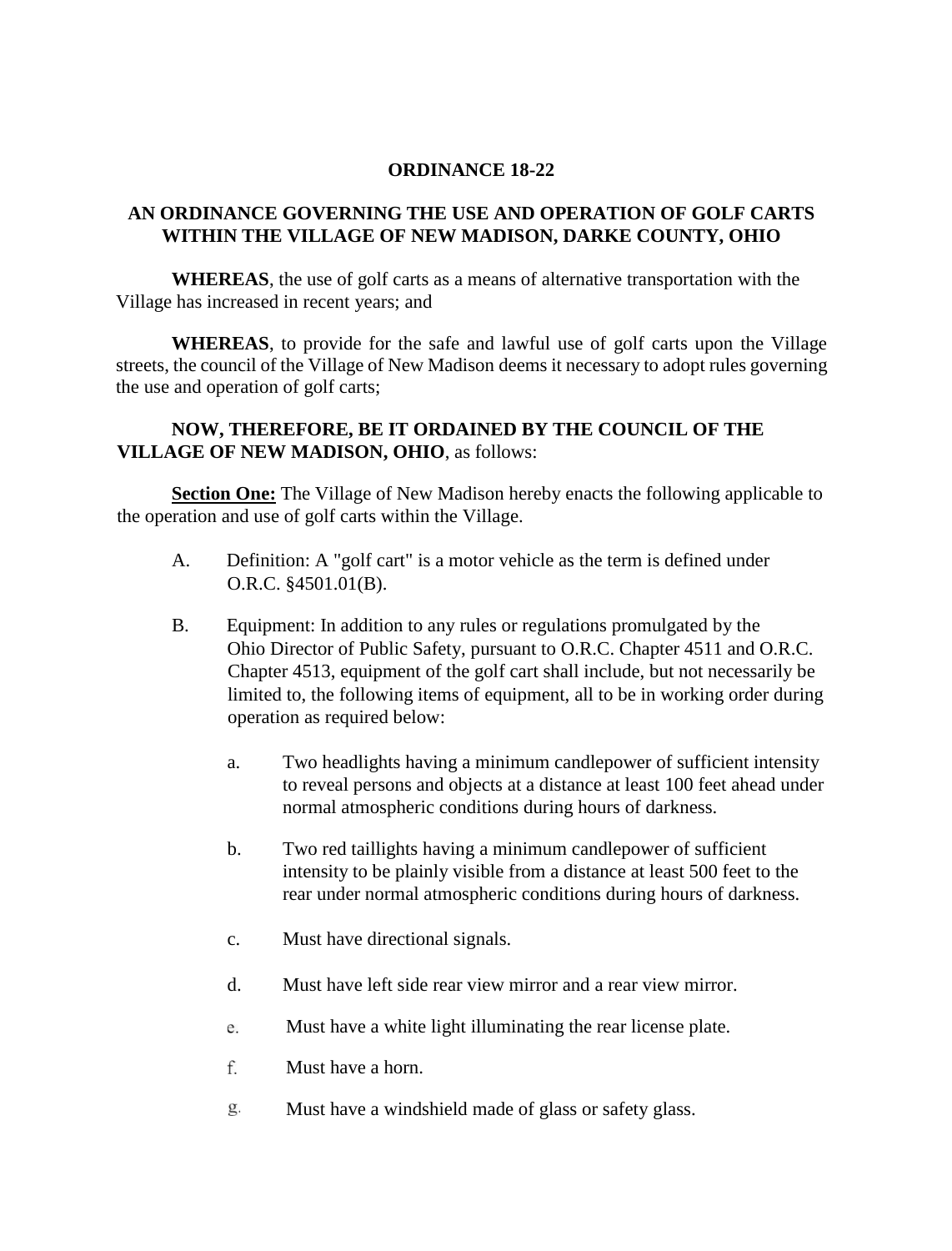- h. Must have brake lights.
- i. Must have one seat belt per occupant.
- j. Must have a child safety seat for any occupant under the age of four (4) or under forty (40) pounds in weight.
- k. Must have two license plates; one in the front and one in the rear; bracketed to the cart.
- C. Licensing Requirements of Operator:
	- a. No person who is less than 16 years of age shall operate a golf cart.
	- b. The operator must hold a valid current motor vehicles driver's license.
- D. Inspection: No person shall operate a golf cart on the streets within the Village of New Madison, Ohio unless the golf cart has been inspected for compliance with the State of Ohio statutory requirements that are applicable to motor vehicles and the Codified Ordinances of the Village entitling the owner or operator to secure the proper license for the golf cart.
- E. Insurance: The owner of the golf cart shall provide proof of insurance at the time of inspection.
- F. Operation:
	- a. A person shall operate the golf cart on public streets within the Village of New Madison obeying all traffic rules applicable to vehicles, except that no person shall operate a golf cart on any State Highway except to cross at an intersection to traverse to a different Village street or to access the closest local street or alleyway.
	- b. Occupants of golf carts shall be seated at all times on the seat of the golf cart buckled by the seat belt when the golf cart is on and in motion. Standing on any portion of the golf cart while it is in motion is prohibited.
	- c. A person shall not operate the golf cart on sidewalks.
- G. Penalty: Whoever violates the provisions of this Chapter is guilty of a minor misdemeanor on a first offense. On a second offense within one year after the first offense, the person is guilty of a misdemeanor of the fourth degree; and